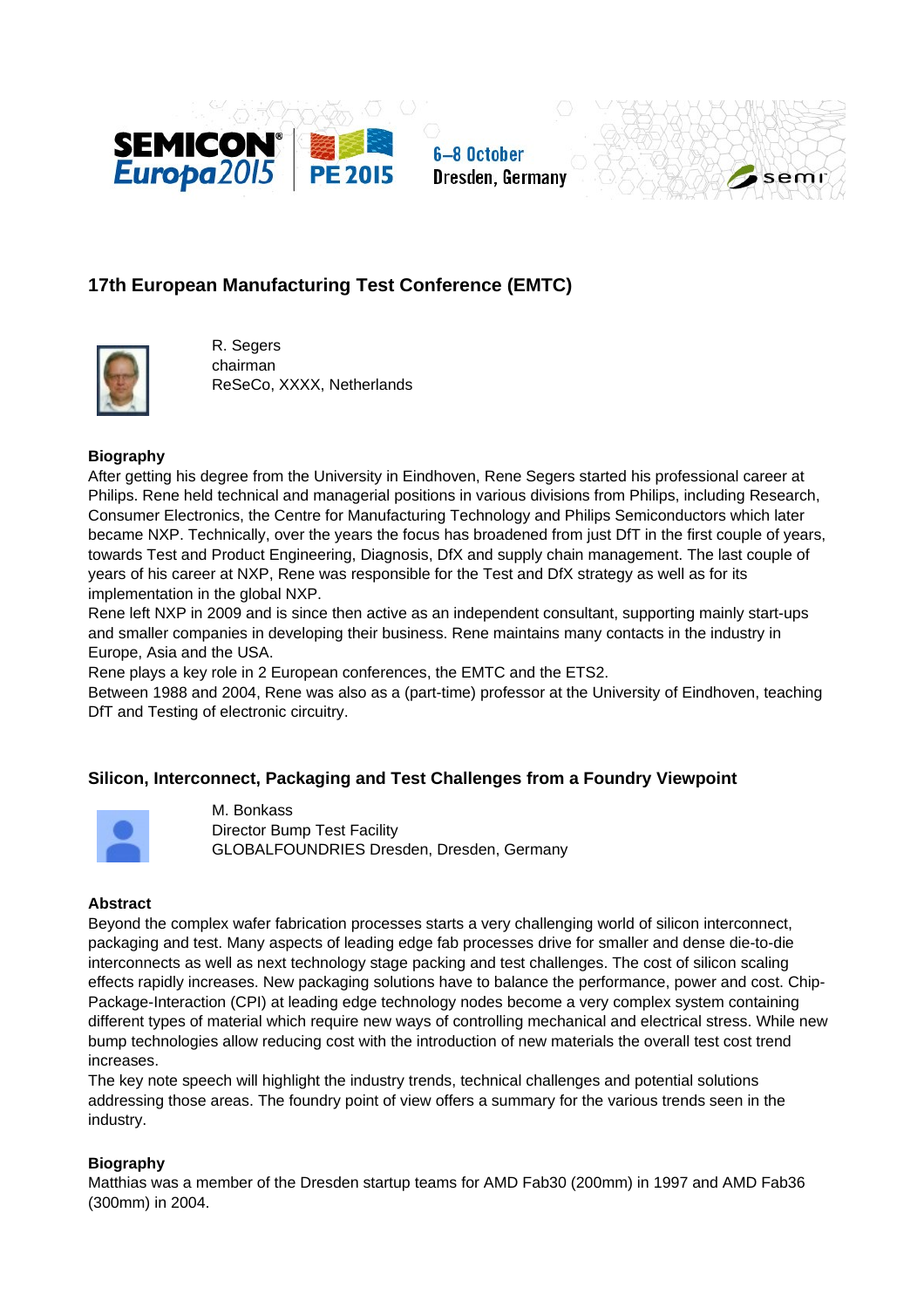He started his career as a CMP/Plating process engineering back in 1997 with long term assignments in AMD Sunnyvale/California. After holding several operation management positions in the 200mm and 300mm lines he became a Module Manager in CMP/Plating in Fab1 in 2007. In 2012 he became the Module Manager for GLOBALFOUNDRIES Fab1 Thin Films. Since 2013 he has been the Director of the Bump Test Facility (BTF) in GLOBALFOUNDRIES Fab1.

Matthias holds a degree of electrical engineering of University of Applied Science Lausitz.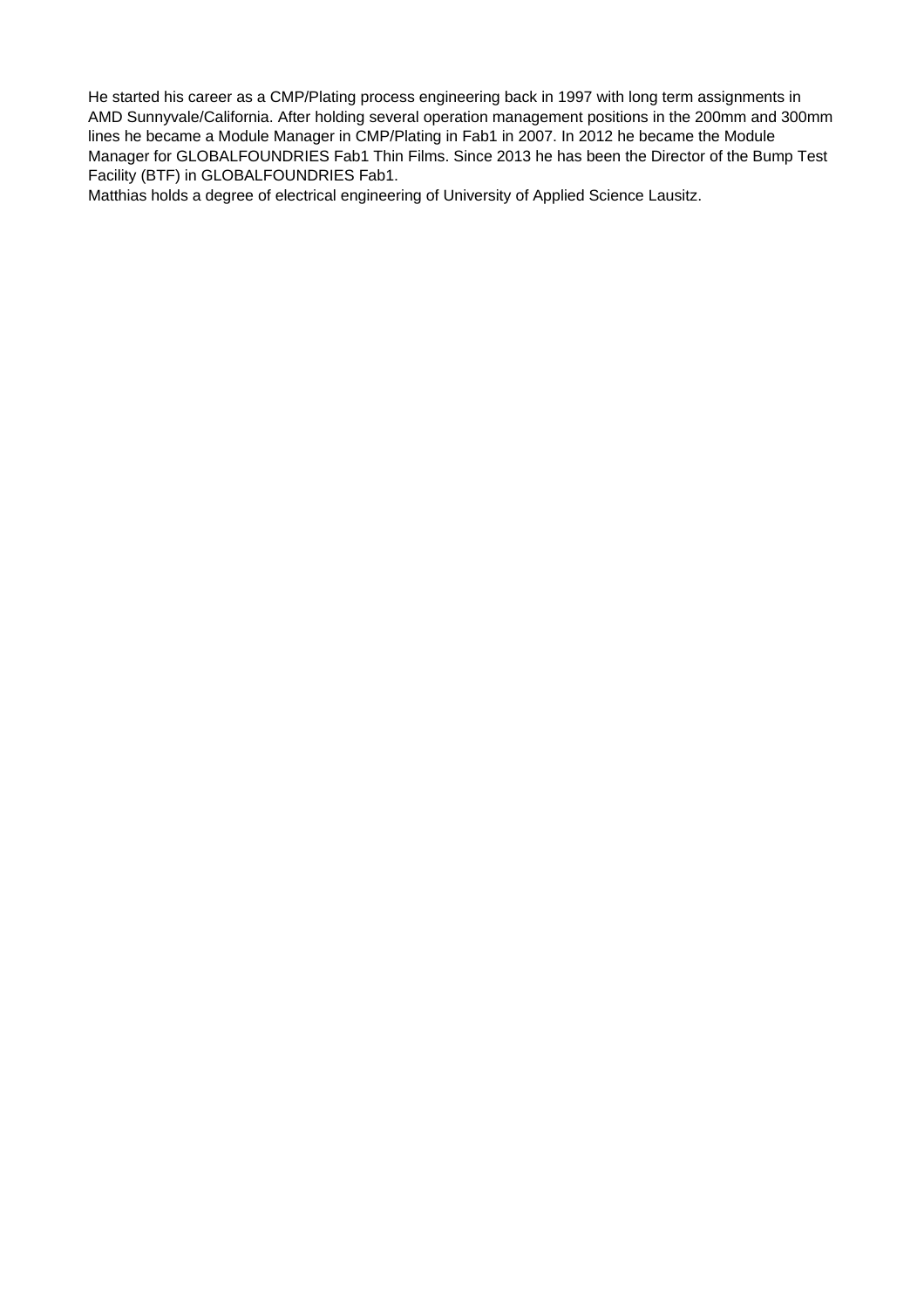

P. van Ulsen CEO Salland Engineering (Europe) BV, Zwolle, Netherlands

## **Biography**

Paul van Ulsen Chief Executive Officer and President

Paul is responsible for all aspects of corporate governance for Salland Engineering worldwide. Paul joined Salland in 1993 as a test applications engineer. He became Manager of the Test Applications business unit and soon demonstrated his sales skills as Managing Director for Salland Europe. Investors and managers recognized that Paul had a vision to build Salland into a major player in the market for semiconductor test and he was appointed CEO in 2001. His leadership has guided Salland to becoming one of the largest suppliers of test productivity products and services in the world. Prior to Salland, Paul worked for Rood Testhouse International as a mixed-signal applications engineering. He is a graduate of Windesheim Technical University in electronics and computer engineering.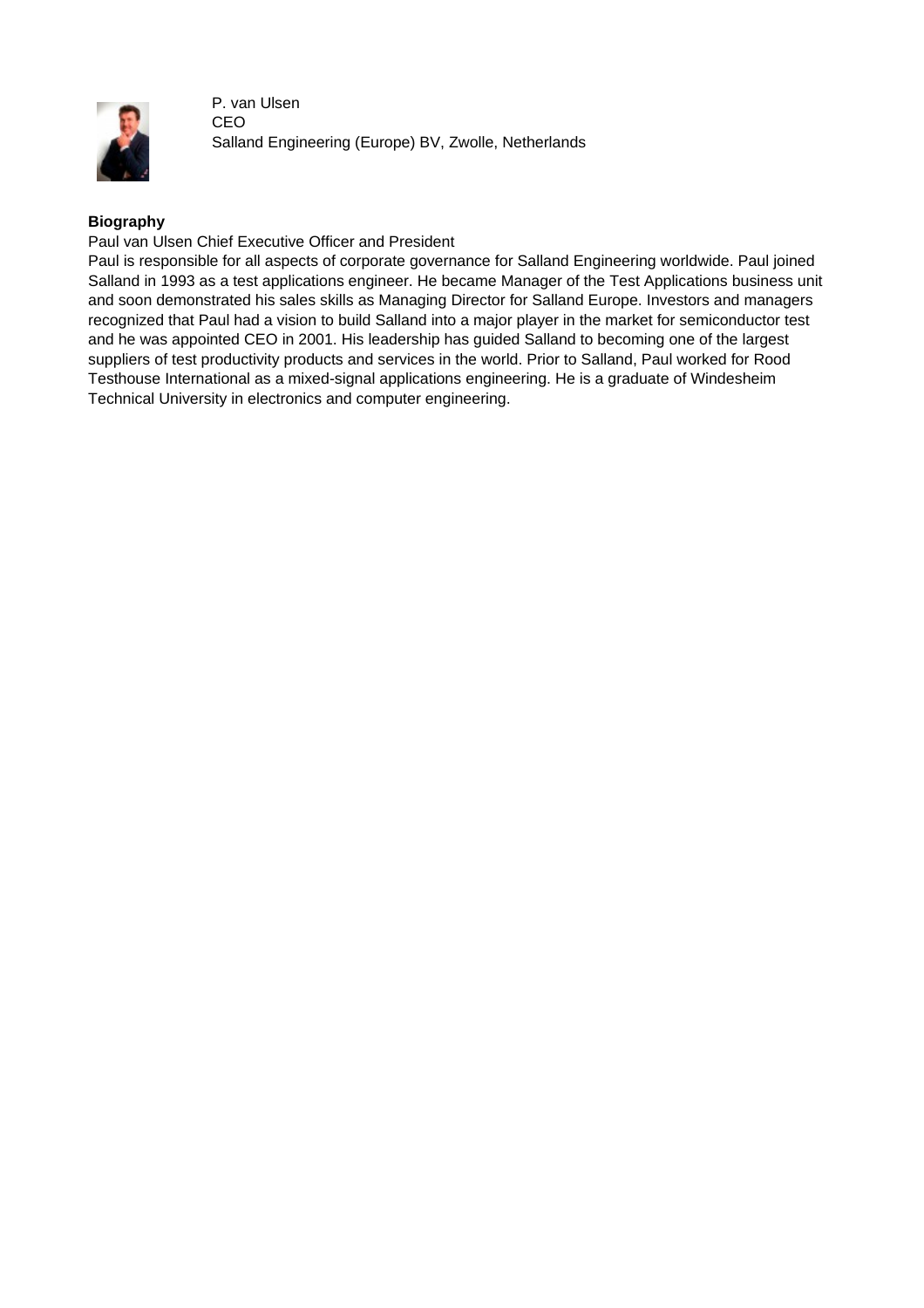## **Small is Beautiful - Time-to-Market Estimates with 'Smart' Data Analyses**



G. Karner **Director** optimiSE, Karlsruhe, Germany

#### **Abstract**

Statistical Data Analysis is recognised as a method for extracting knowledge from large data sets. The latest example is 'Big Data', which claims to explain 'everything'.

In semiconductor production, however, the application of this doctrine runs into a serious obstacle:

(i) The crucial phase in the semiconductor life-cycle is the ramp-up period, characterised by the quest for maximal quality in minimal time-to-market. Naturally, during this span the amount of analysable test data is (rather) limited.

(ii) Once the roll-out is achieved, the data volume grows rapidly. Yet, the coercion for test optimisation declines proportionally to the number of STDF logs and data graveyards sprawl while the engineer's mind is already set onto the next product.

Thus, when the talk is about New Product Introduction (NPI) in the semicon industry, the order of the day is 'Smart' rather than 'Big' Data!

The present note introduces a new approach to the analysis of test data collected during the NPI phase.

The backbone of that algorithm is Trend Estimation, a statistical technique allowing the construction of a model independent of 'anything' known about the underlying process. Trend Estimation employs the Ordinary Least Square Estimator as the best linear unbiased estimator, if the requirements of the Gauss-Markov Theorem are met.

Therefore, the first part of the analysis demonstrates that the specific Trend Model indeed represents the NPI test set-up. Thereafter, the NPI tests are qualified with respect to their temporal and spatial coherence into stationary and non-stationary entities by means of a Time Series analysis.

To accelerate improvement of non-stationary tests, a drill-down feature relates jumps in sublot autocorrelations to local quality issues on the wafer. It acts as a precursor to root-cause analyses done by specialists.

At last, based on the analysis of current data, a prediction on the time remaining to reach stationarity is presented for each test.

## **Biography**

Born 1959, Austrian Nationality, married

PhD in Mathematical Physics from the University of Graz, Austria

Research and Teaching in Germany, France and the US

Founder of optimiSE GmbH in 2001 (as spin-off from the University of Karlsruhe, Germany)

Executive Director of optimiSE ever since

Knowledge in mathematical modelling and evaluation of non-linear processes (such as testing of semiconductors)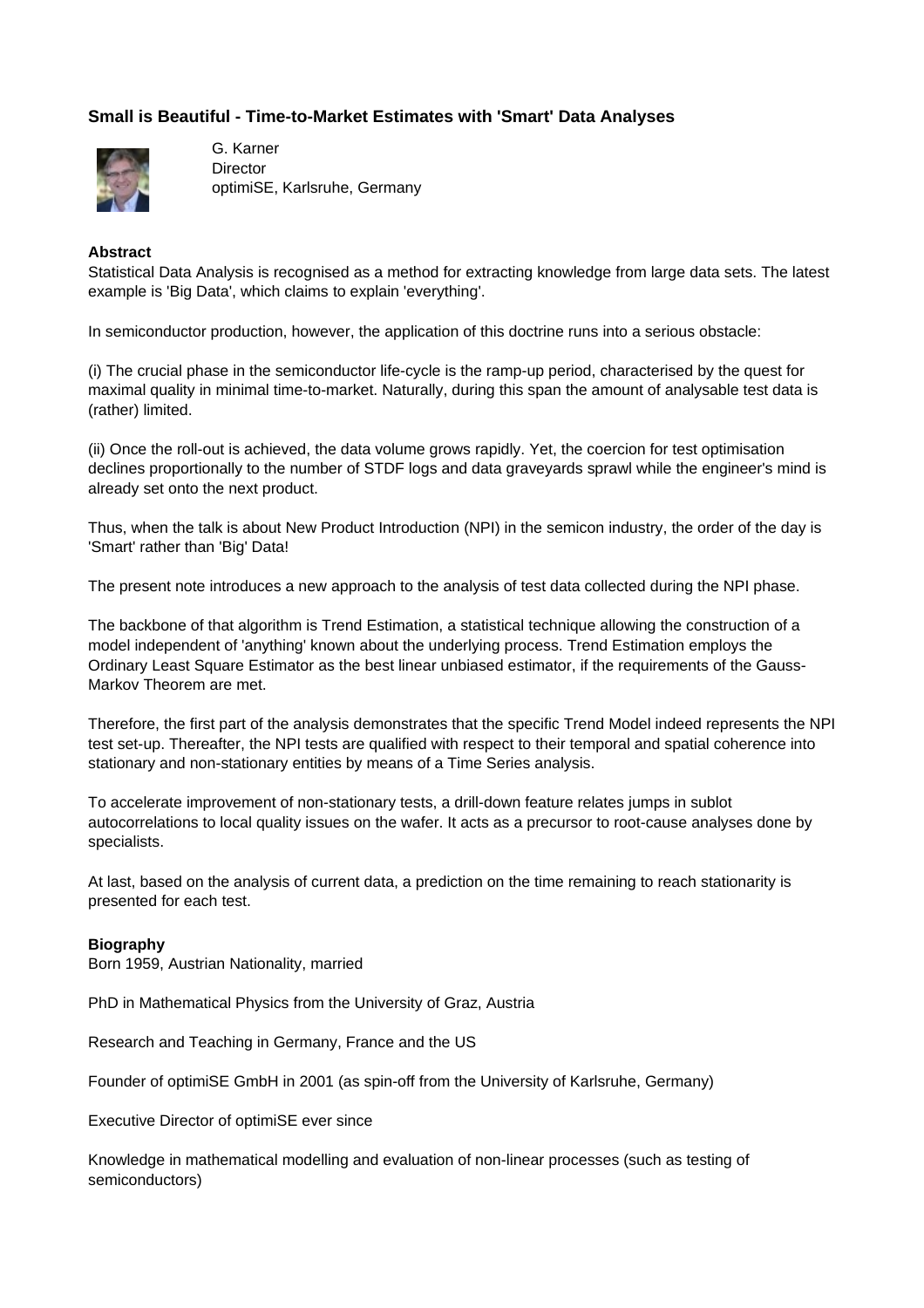## **The Quest for Quality and Yield Improvement for High Speed Serial Interfaces in Vehicles**



N. Leblond Senior Application Engineer Galaxy Semiconductor, Applications, Grenoble, France

### **Abstract**

Inova Semiconductors GmbH is a fabless semiconductor manufacturer headquartered in Munich, Germany, which specializes in the development of products for Gigabit/s serial data communication. As vehicle manufacturers deploy intelligent driver assistance systems and eventually even self-driving cars, the need for high speed serial interfaces between cameras, displays and video units is skyrocketing. Because of the mission -critical nature of these automotive applications, Inova has demonstrated a strong focus on quality and reliability, while also keeping costs under control.

In this paper we will describe the advanced test techniques that we have put in place, including Part Average Test (PAT) and Statistical Yield Analysis (SYA) to eliminate outliers and maverick lots. We will also describe our analysis of field returns using a die traceability capability that helps us recreate the wafer map from which the failing die originate and looking for systematic process problems. We will provide specific examples that illustrate how the combination of advanced test techniques and detailed failure analysis has helped us improve the manufacturing process to achieve better quality and yield at the same time.

This paper is coauthored with Lothar Doni Director Quality Assurance at Inova Semiconductors GmbH and Nicolas Leblond Senior Application Engineer at Galaxy

#### **Biography**

Nicolas Leblond holds an Engineering degree from INP Grenoble and specialized in Microelectronics. He has been working for more than 10 years in the software and semiconductor industries, in startups as well as in larger companies like Xilinx. He is now Senior Application Engineer at Galaxy Semiconductor and provides technical support for customers in Europe, Asia and USA.

Lothar Doni is currently Head of quality assurance at Inova Semiconductors. He worked as unit process engineer and team leader at Infineon in Villach and in development alliance for 45/65nm in Fishkill, as process engineer at Steag Microtec and studied micro system technology at university of applied science in Regensburg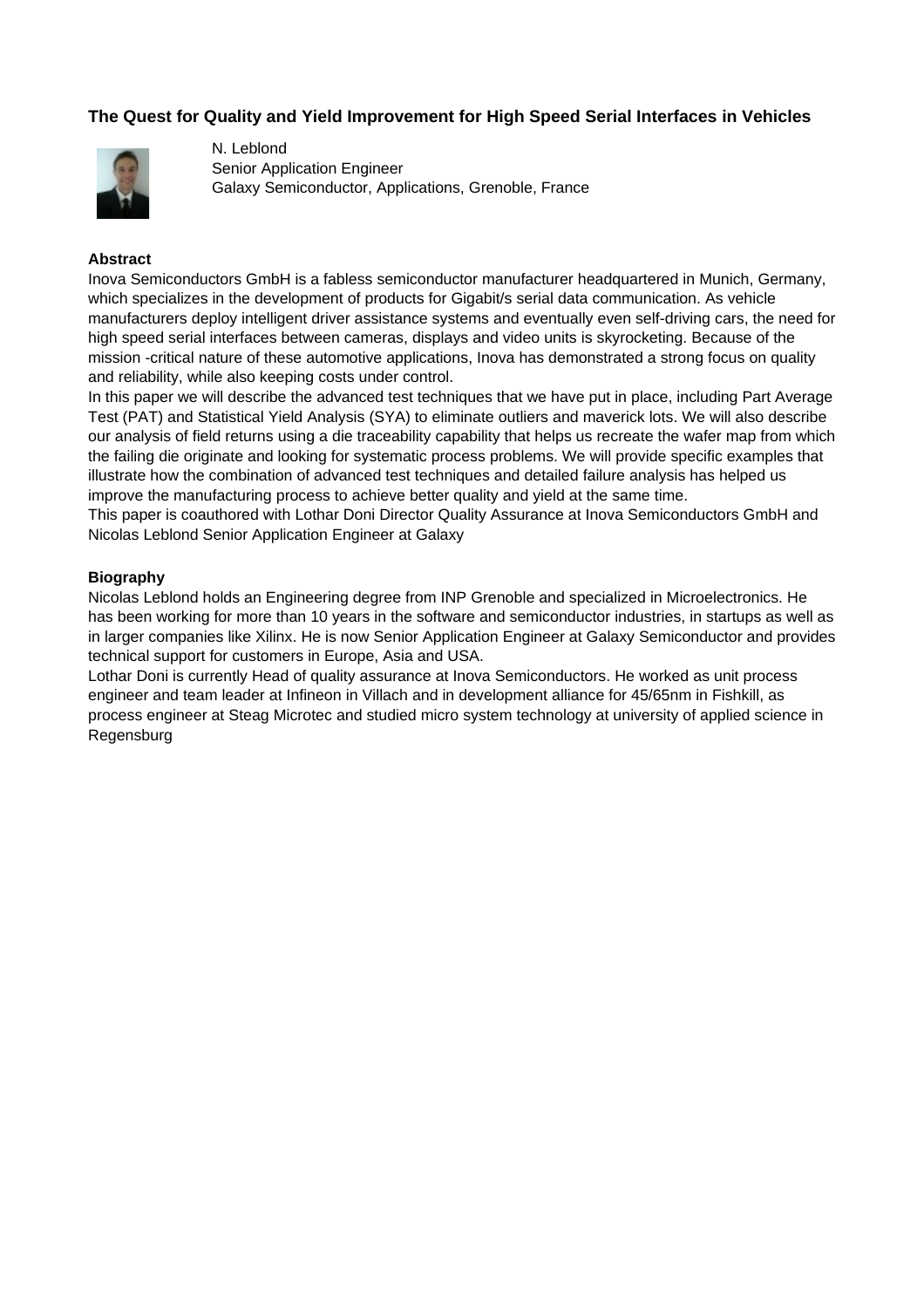

P. Cockburn Senior Product Manager Xcerra, xxxx, United Kingdom

## **Biography**

Peter Cockburn has worked in the ATE industry for over 25 years at Schlumberger, NPTest, Credence, LTXCredence and now Xcerra. He has developed real-time and GUI software for ATE systems, managed the launch of several SOC ATE systems and new analog test options and provided marketing and sales support in USA, Asia and Europe. As Product Manager in the Test Cell Innovation team, he is now defining new ways to reduce cost, increase uptime and improve quality when testing semiconductors. He has an Engineering degree from the University of Southampton, UK.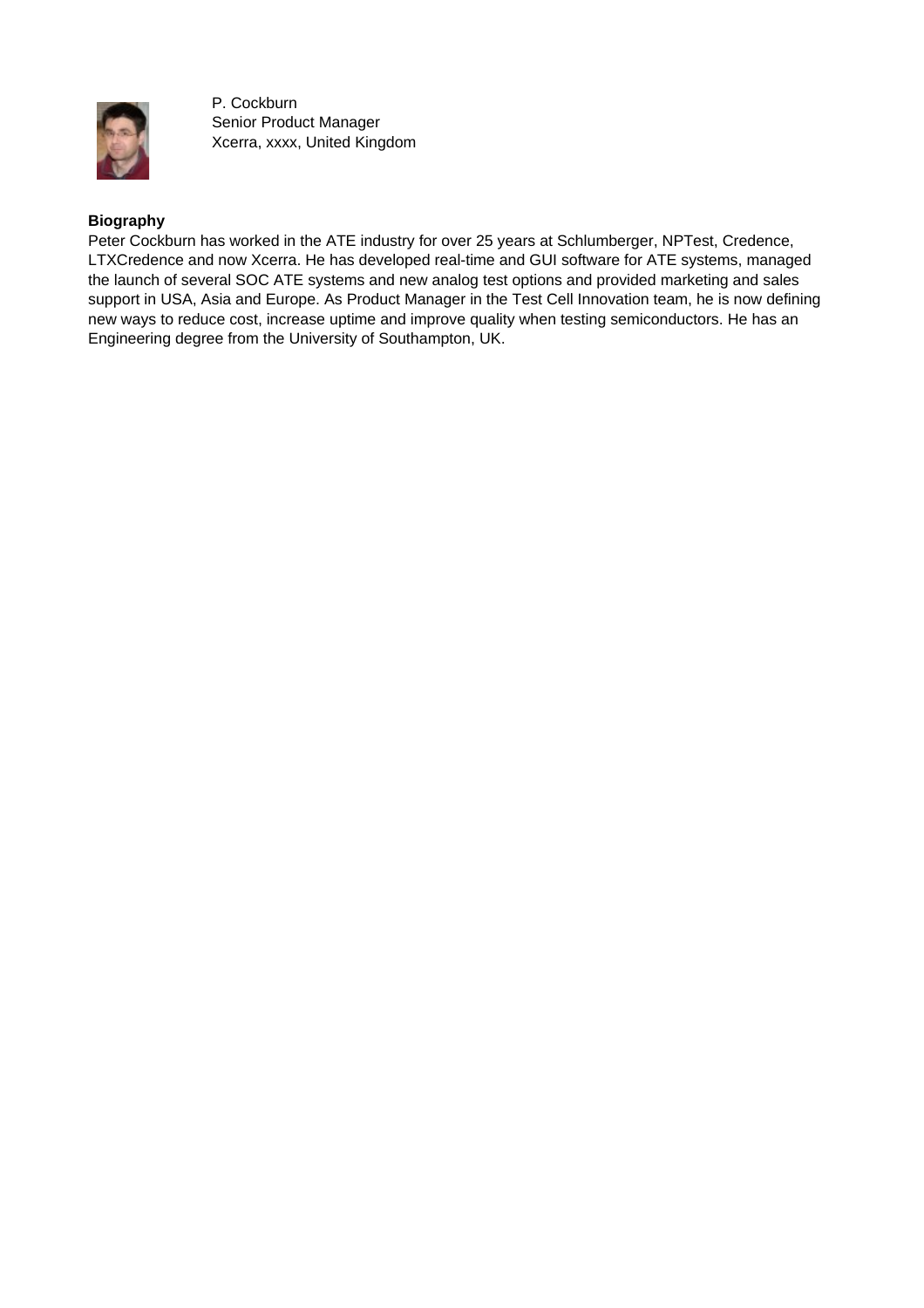## **Electrical Overstress (EOS) of Semiconductors (SC) in Automotive Applications, Root Causes, and Conclusions**



C. Thienel Head of Department Robert Bosch GmbH, AE/EIQ, Reutlingen, Germany

### **Abstract**

In automotive business customers urgently want to get solutions in case of damaged parts. Thus a short, simple, consistent description of EOS is mandatory. Today there are many diversifications of EOS. We try to describe the EOS phenomenon from customers` point of view by a simple and universal, but consistent approach. So, we are striving for congruence of real electrical stress levels in applications and the amount of stress the device is able to withstand, the resilience.

Our sole reference is the SC device specification. It is the exclusive interface between customer and supplier and it contains the entire information we need to know for judging about EOS. Electrical Overstress is every electrical stress situation for a SC beyond Absolute Maximum Rating (AMR).

There are two kinds of destroyed SC devices: Weak parts (defect inside) are failing being operated under specified conditions and on the other hand parts being damaged by out of specification operation mode. In the first case supplier needs to improve his process (reduction of defect density) and in second case customers` processes must be investigated for EOS root causes.

Electrostatic Discharge (ESD) is a normal electrical stress and is one part of our EOS definition. According to specification there is also a limit for ESD operation, which is not allowed to be exceeded.

This understanding of EOS and ESD is very successful for our business.

We will show several clusters of root causes we found and will conclude for all involved levels of automotive industry from supplier to final customer.

We want to contribute to a better understanding and global avoidance of EOS.

## **Biography**

1956 born in Bamberg, Bavaria 1984 diploma in physics from Friedrich-Alexander-University in Erlangen, Bavaria since 1984 with Robert Bosch GmbH in Reutlingen

Experience in design, test, qualification, release, and analysis of SC for more than 25 years in SC area of Robert Bosch GmbH, Reutlingen.

Therefrom 10 years intensive work in global EOS area.

100 linewalks worldwide in assembly lines of car manufacturers.

Chairman of working group "first-mate-last-break" of German Electric and Electronic Manufacturers`

Association, ZVEI, and edition of a whitepaper "Introduction of FMLB contacts in automotive industry", www.zvei.org/first-mate-last-break.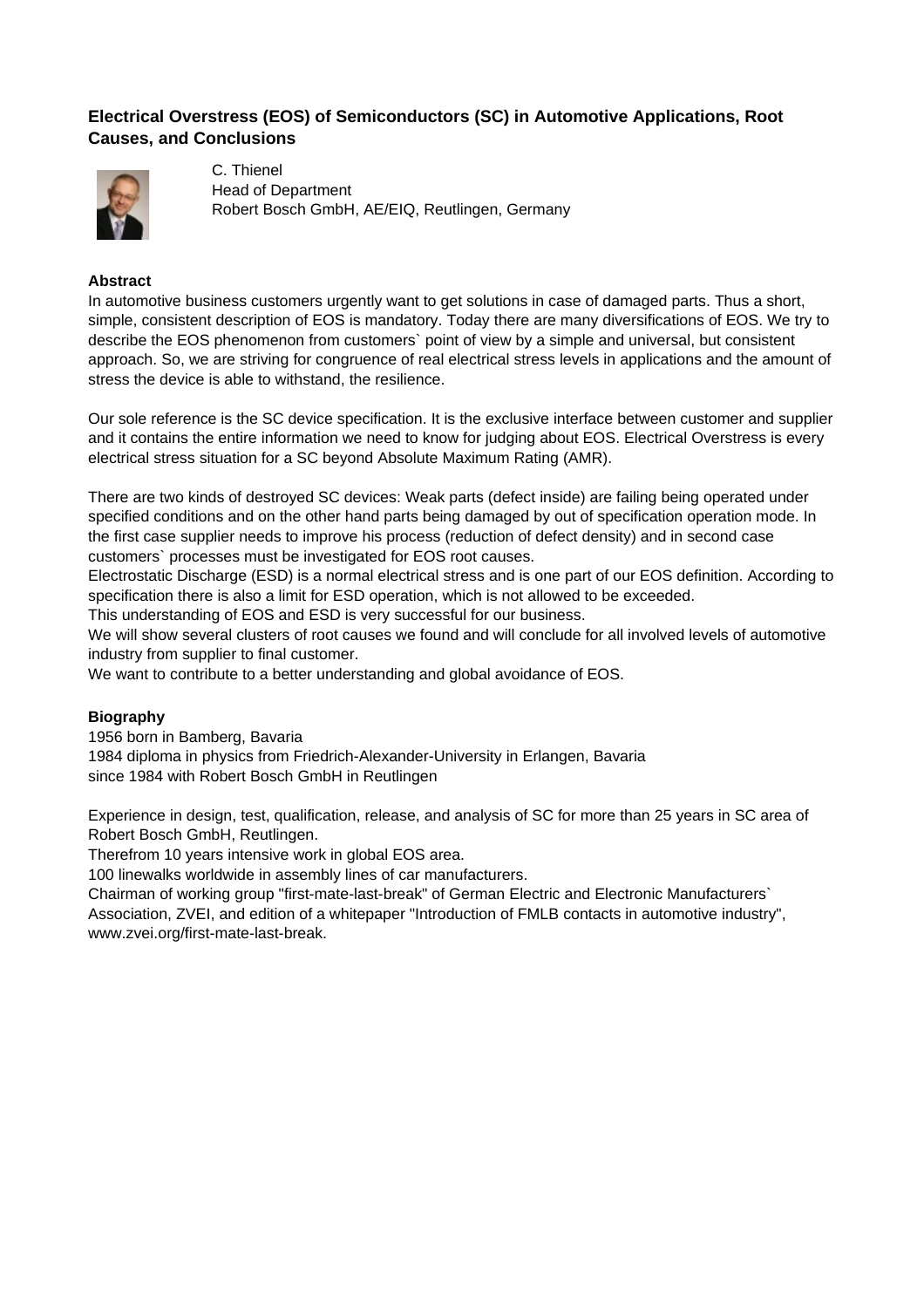## **An Intelligent Temperature Sensing Application Circuit in Eradicating Temperature Induced Variance on Performance Board Hemispheres**



L.C. Landicho Test Development Engineer/ Professor-Lecturer AMS-Asia / De La Salle University Manila, Test Development Engineering / Electronics Engineering, Calamba, Philippines

## **Abstract**

This paper presents a circuit application of a temperature transducer. An application circuit used to sense the variance of temperature level between performance board hemispheres. The temperature level is linearly converted into micro-amperes (uA). Moreover, the circuit design has the capability of sensing the variance between hemispheres where different test sites were mapped. A site to site variance was observed due to heating of performance board used in 150 degree Celsius testing. This event was solved with the aid of equipoise temperature sensing between performance board hemispheres. The application circuit provide the most precise feedback through its 1uA/K linearity, and display the most accurate result to be used in monitoring parametric readings. This application will use an on-the-fly performance board temperature calibration. A threshold temperature was set to greater than 80 degrees Celsius. Once this threshold temperature is exceeded, the application should execute an on the fly temperature calibration to define a site-specific correction factor. A performance board checker also performs a thermal equilibrium check of about less than 0.1% before proceeding with 150 degrees Celsius testing. Through implementing the application circuit, performance board is being stabilized.

### **Biography**

During Design for Manufacturability (DFM) consideration, temperature consistency is considered on performance board designs. This consideration is limited only up to certain temperature level due to characterized performance of the materials and components used during hardware design. However, due to uncontrolled heat transfer the resistivity levels of board design could be affected. The said resistivity level has a direct relationship on the current and differential voltage level during the manufacturing run. A deviation on parametric measurement was seen, when a certain Device-Under-Test (DUT) is exposed and soaked from a boiling point temperature up to 150 degrees Celsius. A drift on digital levels was observed and yield loss becomes gross. This causes an unexpected fall on unit per hour (UPH), which can be converted into a negative cost. On the other hand, the solution made on the said event was to have a precise and realtime feedback on board hemispheres temperature. Dictate the system on the hardware condition drift due to rise on board hemispheres temperature. Provide a stop and deliver a signal that would restore the equipoise ambient temperature expected on both hemisphere of the board.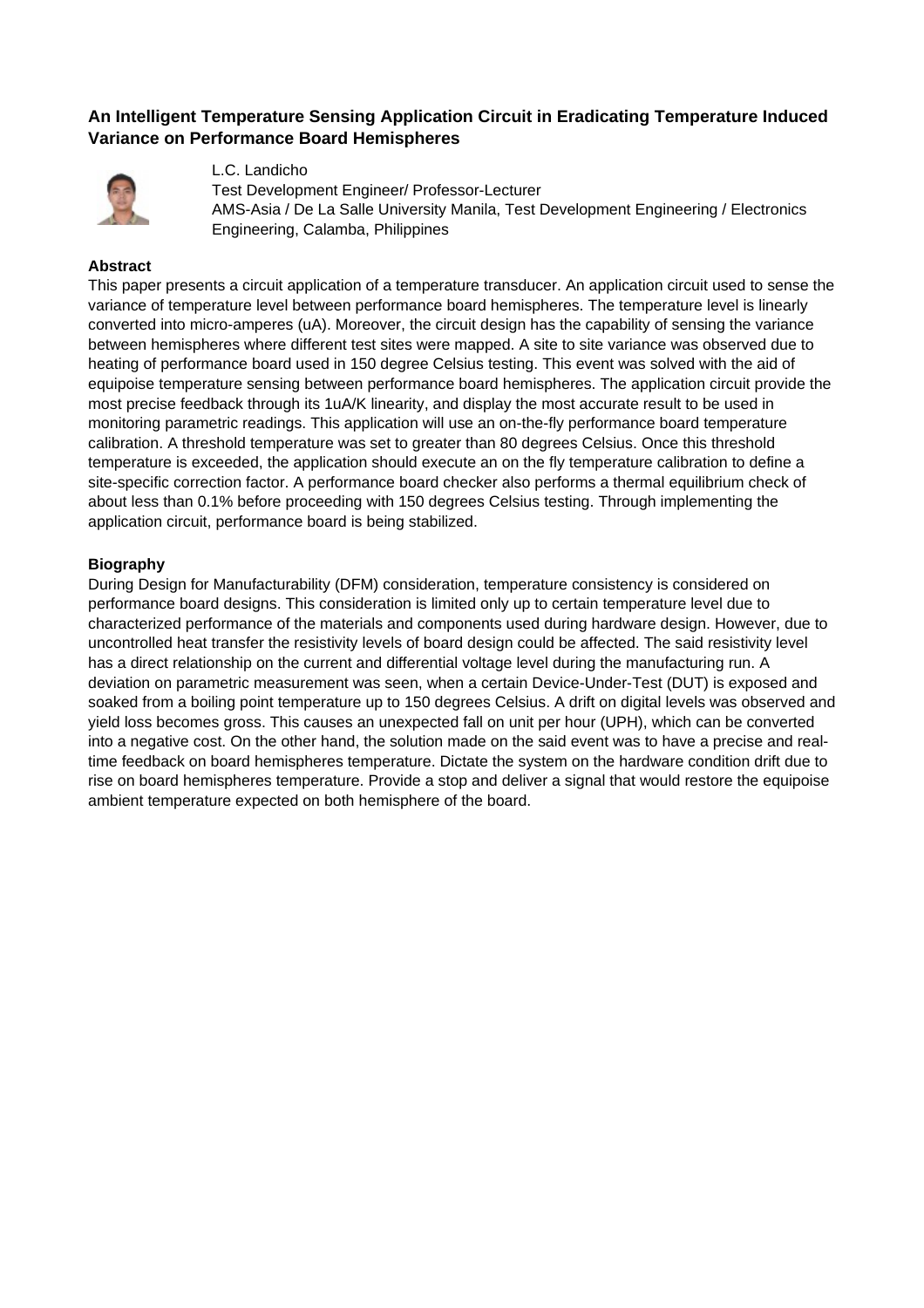## **A proposal for full test line automation at package level of SoC, under the very high test time paradigm**



L. Moriconi Test Application Division Manager ELES Semiconductor Equipment Spa, Todi, Italy

## **Abstract**

The present paper proposes an innovative automation solution that allows to overcome the high test time paradigm achieving a cost of test and complexity reduction with respect to the current approach based only low parallelism test architecture. This can be achieved by partitioning the test between a Massively parallel Low cost Tester and a standard ATE integrated with a low handling parallelism in a fully automated test line. In addition to that, the solution is able to perform adaptive test and embed reliability stress tests that can be analysed and used to guarantee maximum quality.

Semiconductor products are becoming more and more complex and the expectations in terms of quality and reliability are growing especially in the automotive market, thus requiring the need for new test strategies: i.e.

Application Specific tests, Re-configurability and Repair, Subtle defect screening. In this scenario the test time is going to increase from few seconds to probably minutes.

The traditional approach - i.e. Pick&Place Handlers - that focuses on increasing the handling parallelism does not seem to be the most efficient answer. Complexity and cost would go dramatically up. ITRS Roadmap for Multisite Test at package level of MCU low power indicates that para 32 will be probably the limit for next years. As a consequence, new test arrangements need to be considered for a more cost effective solution.

The aim of this paper is to propose an innovative Test Cell, fully automated, that bypasses the need of a high

handling parallelism to manage the growing complexity. This solution is a fully integrated Test Cell in which N

different Test stations are connected and different test insertions are managed within the same automated line; the device handling, loading/unloading for all the test insertions is fully automated as well.

## **Biography**

Luca Moriconi holds a degree in Electronic Engineering from the University of Perugia, Italy.

Luca joined ELES Semiconductor Equipment in 1999 and worked in the semiconductor reliability and testing industry as Senior application engineer and Test Application Division Manager. Luca in 2015 became Head of Technology and Solutions at Eles supporting the definition of the technical roadmap for the different solutions and the business development activities.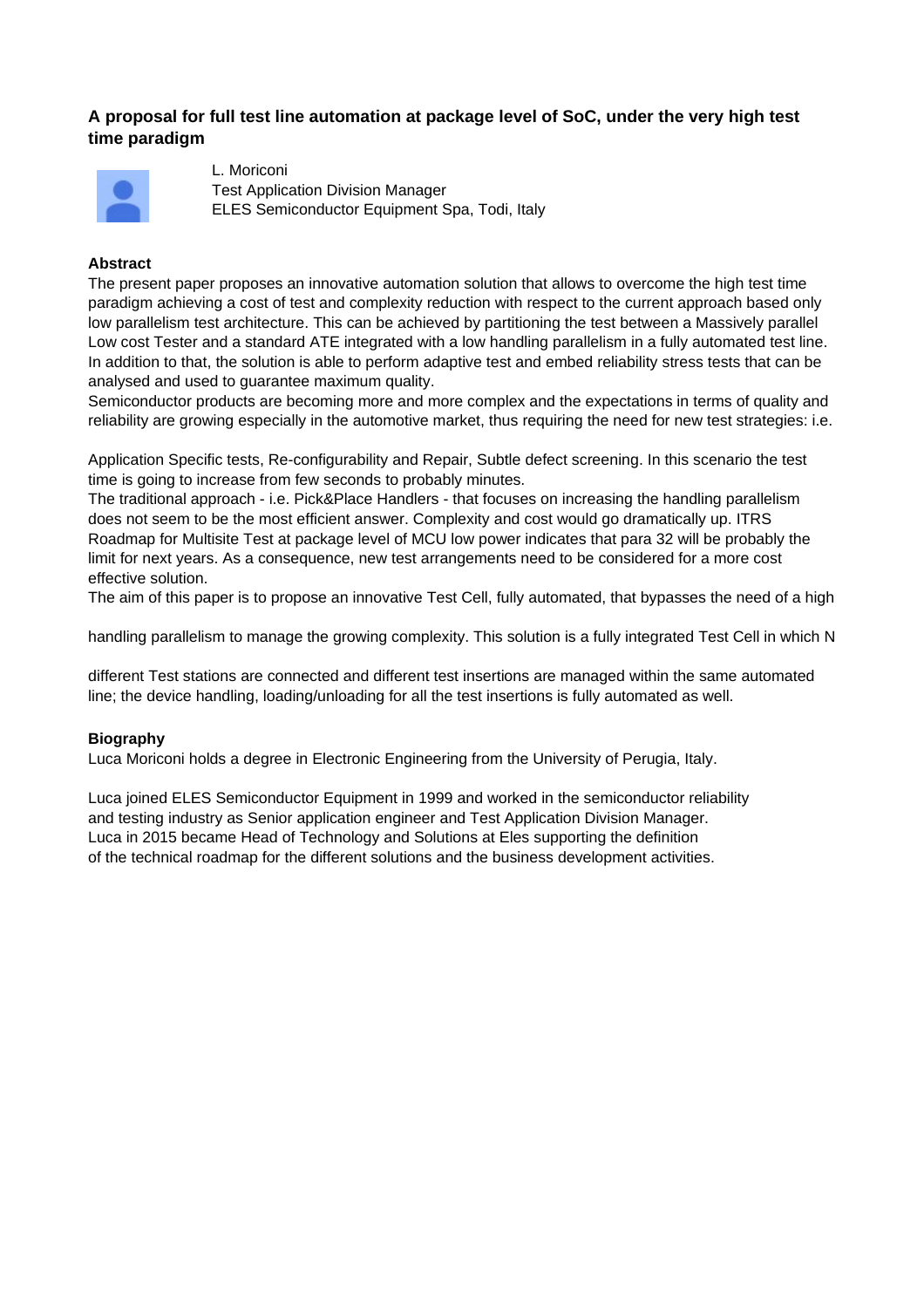

C. PORTELLI-HALE Operational Programs Director ST Microelectronics, SPA Front-End Manufacturing & Technology R&D, Rousset, France

## **Biography**

Chris Portelli-Hale holds the post of Operational Programs Director in the Manufacturing Execution Excellence team within the Front-End Manufacturing & Technology R&D organization of ST Microelectronics, based in Rousset France.

He holds a degree in Electronics Engineering from the University of Malta and joined ST in 1989 where he has held various positions is Test Engineering and Test Operations

Management within different organizations and locations of the company in Malta, France and Singapore. Chris is Chairman of CAST the Collaborative Alliance of Semiconductor Test group which brings together several actors within the test arena from IDMs, Fabless and Equipment vendors.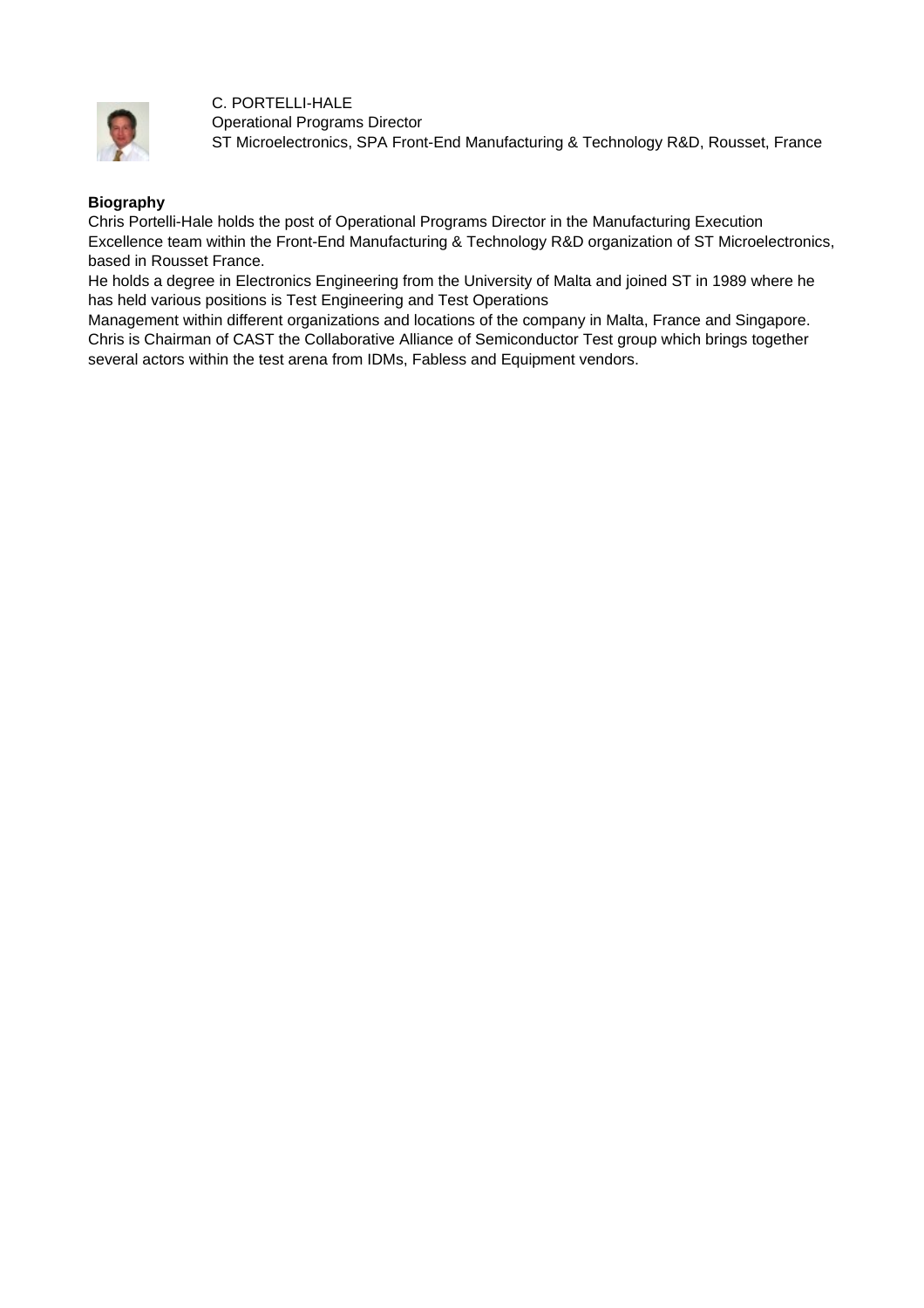## **Ainslie Stuart**



S. Ainslie Director Business Development Advantest Europe GmbH, Munich, Germany

## **Biography**

With over 25 years experience in the semiconductor industry Stuart Ainslie has been with Advantest for 19 years and is currently Director of the business development group located in Munich.

In Advantest Stuart worked as an applications engineer before joining the marketing group in 2000. Stuart originally studied Electronics and Electrical Engineering in his native Fife Scotland and in 2008 was awarded an MBA from the Open University (UK).

Stuart is married with two children and lives in Munich.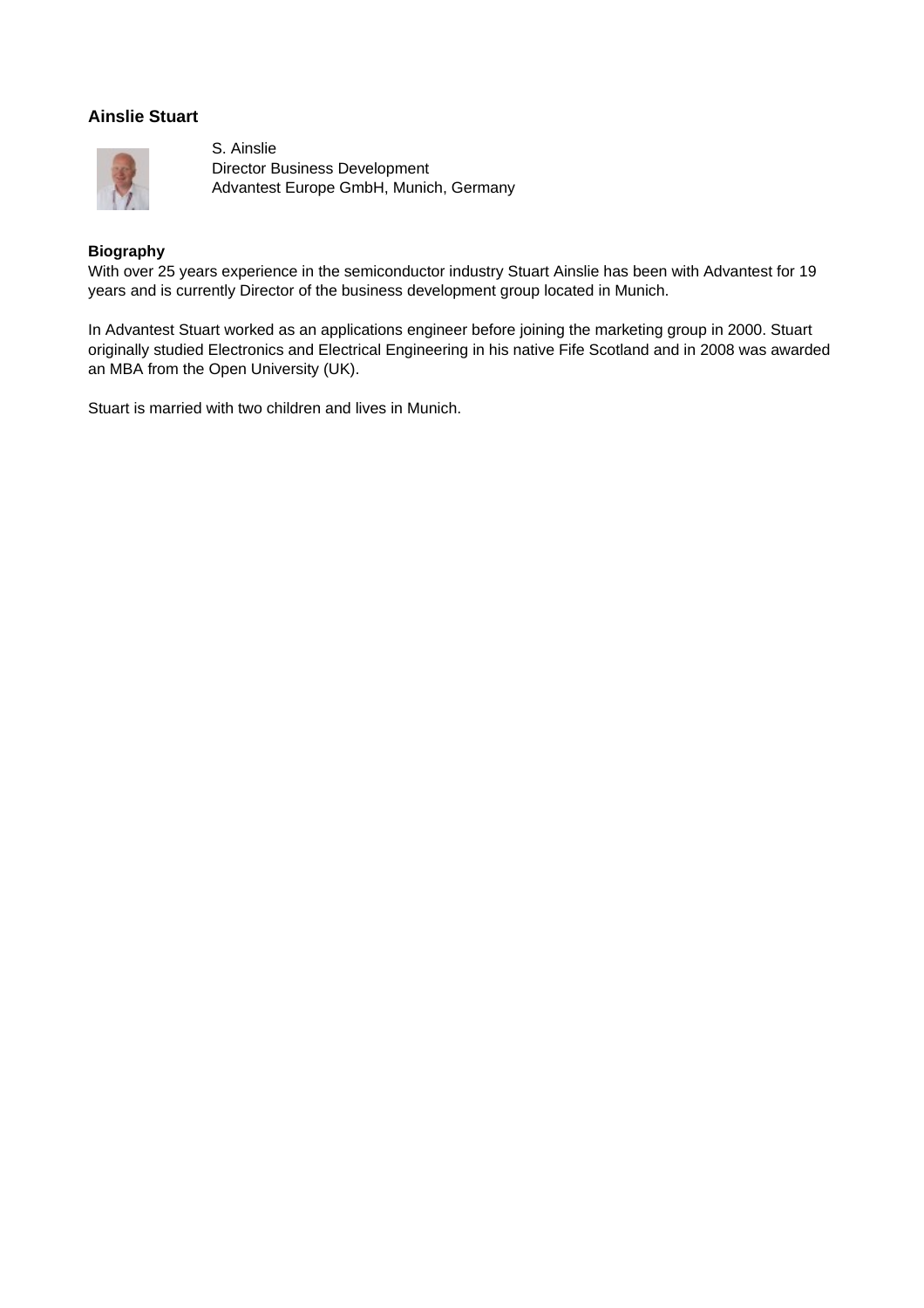## **Final Test Solution of WLCSP**



A. Nagy Senior Director Marketing Handler & TCI Xcerra, Rosenheim, Germany

### **Abstract**

Wafer Level Chip Scale Package (WLCSP) devices are used because they offer low cost, small footprint packages to be directly mounted into smartphones, tablet PC's and other mobile devices. They are even used in automotive applications. The manufacturers of these mobile and automotive application devices are demanding lower defect parts per million (DPPM) from their suppliers of WLCSP devices.

Today, the backend process flow for mobile WLCSP devices is a single insertion test at wafer probe. With this flow, test is only performed prior to device singulation (wafer saw). The reason for this flow is that there has been no cost effective way to handle singulated WLCSP devices in a high volume manufacturing (HVM) environment.

Xcerra's proposal is using InCarrier (device carrier) technology to solve this market requirement. InCarrier technology was designed to secure up to hundreds of singulated devices in an array similar in format to a device strip. By placing the singulated devices into an InCarrier, the InStrip device handler can then be used to provide Final Tri-temp Test of WLCSP devices.

This paper will explore some of the key attributes and technical challenges in testing singulated WLCSP devices. Topics to be explored include:

- Backend process flow and machinery required
- Device handling, alignment and retention of delicate WLCSP devices
- Device placement accuracy required for multi-site test of WLCSP and impact on yield
- Methodology to retain data for wafer map even though wafer sort test is not done
- Test cell efficiency gain enabled by InCarrier

InStrip / InCarrier WLCSP solution is in development now and is planned to be evaluated in a HVM environment before the Semicon Penang conference.

#### **Biography**

Dipl. Ing. Andreas Nagy is Senior Director Marketing for Xcerra's Handler Group and TCI (Test Cell Innovation). He holds a degree in Mechanical Engineering from the Technical University of Munich. After graduation, Nagy spent two years in the semiconductor industry as a design engineer prior to his six year tenure in the printing industry. Upon his return to the semiconductor business, Nagy became Multitest's Business Unit Manager for Engineering Driven Business. With the foundation of Xcerra in 2014 Andreas Nagy took over the responsibility for Marketing with the Handler and TCI Group.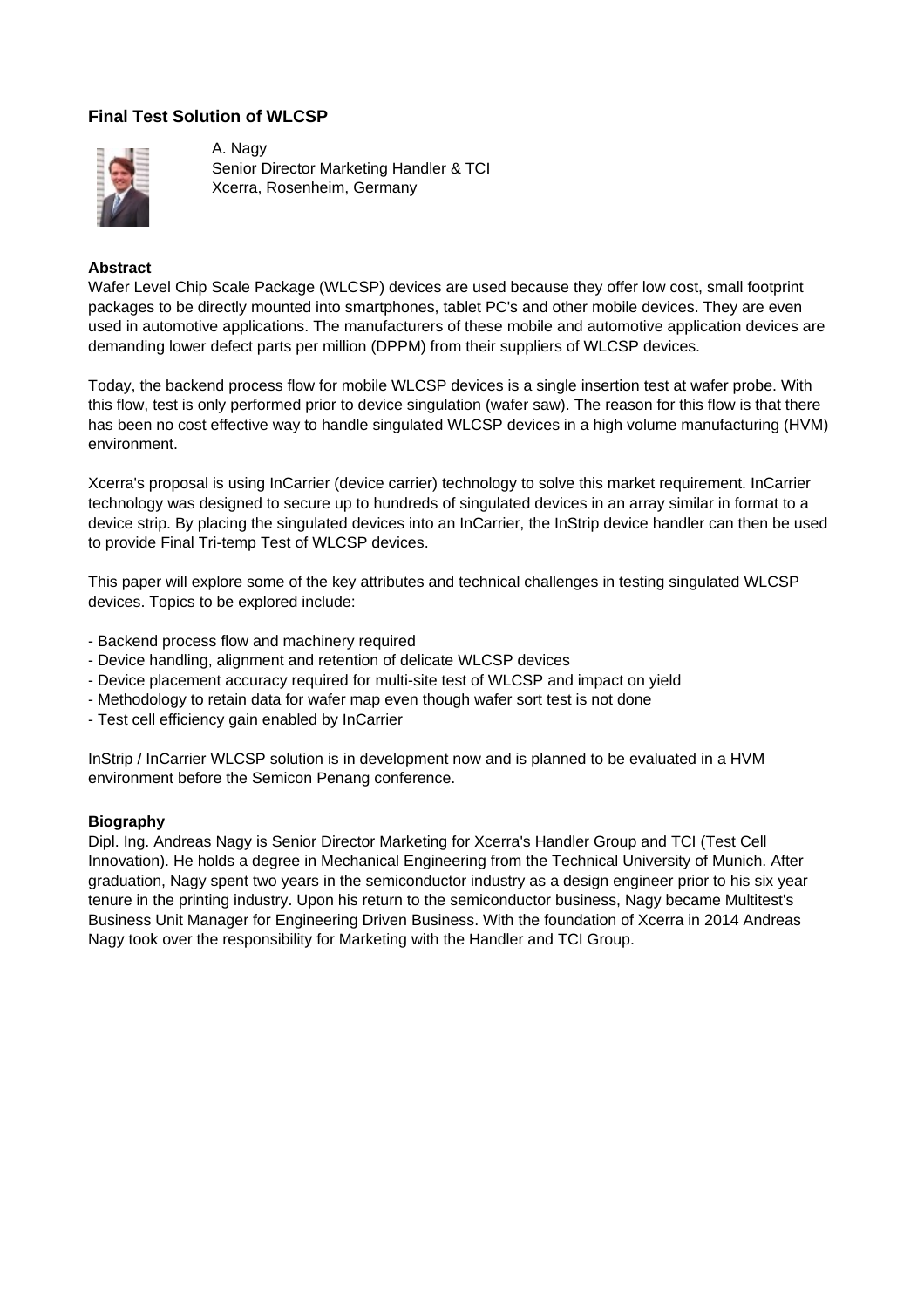## **Vock Stefan**

## **Biography**

Stefan Vock Biography Stefan Vock is holding a Diplom-Ingenieur (FH) degree from the University of Applied Science Augsburg and a Master degree in Electronic Systems with distinction from the University of Ulster. He received the designation of European Engineer (EUR ING) in 2009. Mr. Vock has been in the Automated Test Equipment (ATE) industry for more than 20 years delivering professional services to: ATE vendors like credence and Teradyne, and to design houses as well as to integrated device manufactures (IDM), and today to Infineon in the area test technology and innovation. Further he is currently a Ph.D. candidate at the University of Ulster with the research focus on semiconductor test engineering.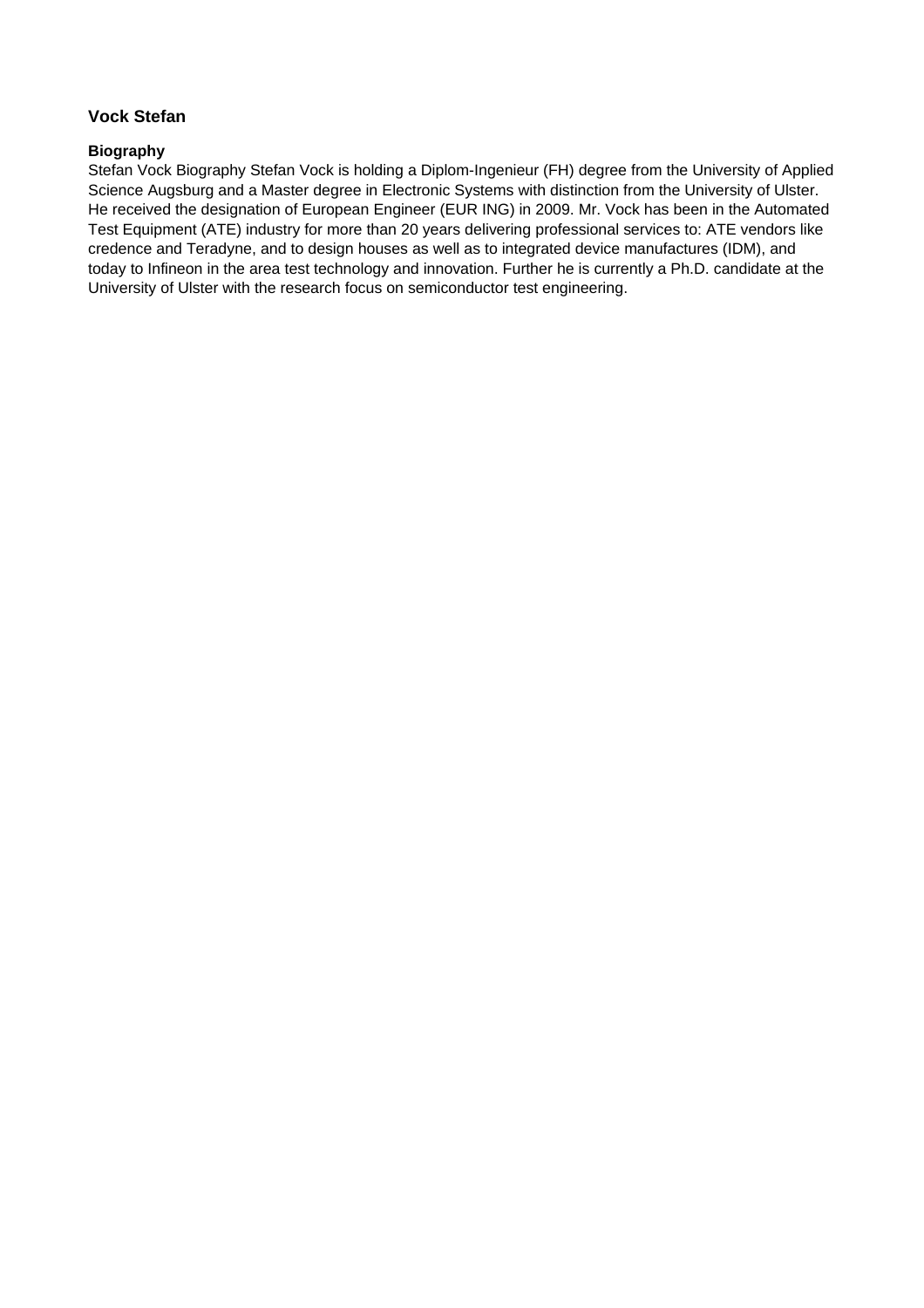

R. Richter President Ebara Precision Machinery GmbH, Hanau, Germany

## **Biography**

Reinhart Richter has recently been appointed President of EBARA Precision Machinery Europe GmbH.

Previously he has worked for over 13 years at Multitest as Vice President sales and marketing and later President successfully promoting the company's transition to a leading edge solution supplier for advanced test handlers, test sockets and DUT boards. After the acquisition of Multitest by LTX-Credence he served the newly formed Xcerra Corp. as Chief Technology Officer. Prior to Multitest he held various positions at KLA-Tencor Corp., BBN Inc., and IABG.

Reinhart Richter holds a M.Sc. and Ph.D. in Solid State Physics from McGill University, Montreal, Canada, and has authored over a dozen peer reviewed scientific papers.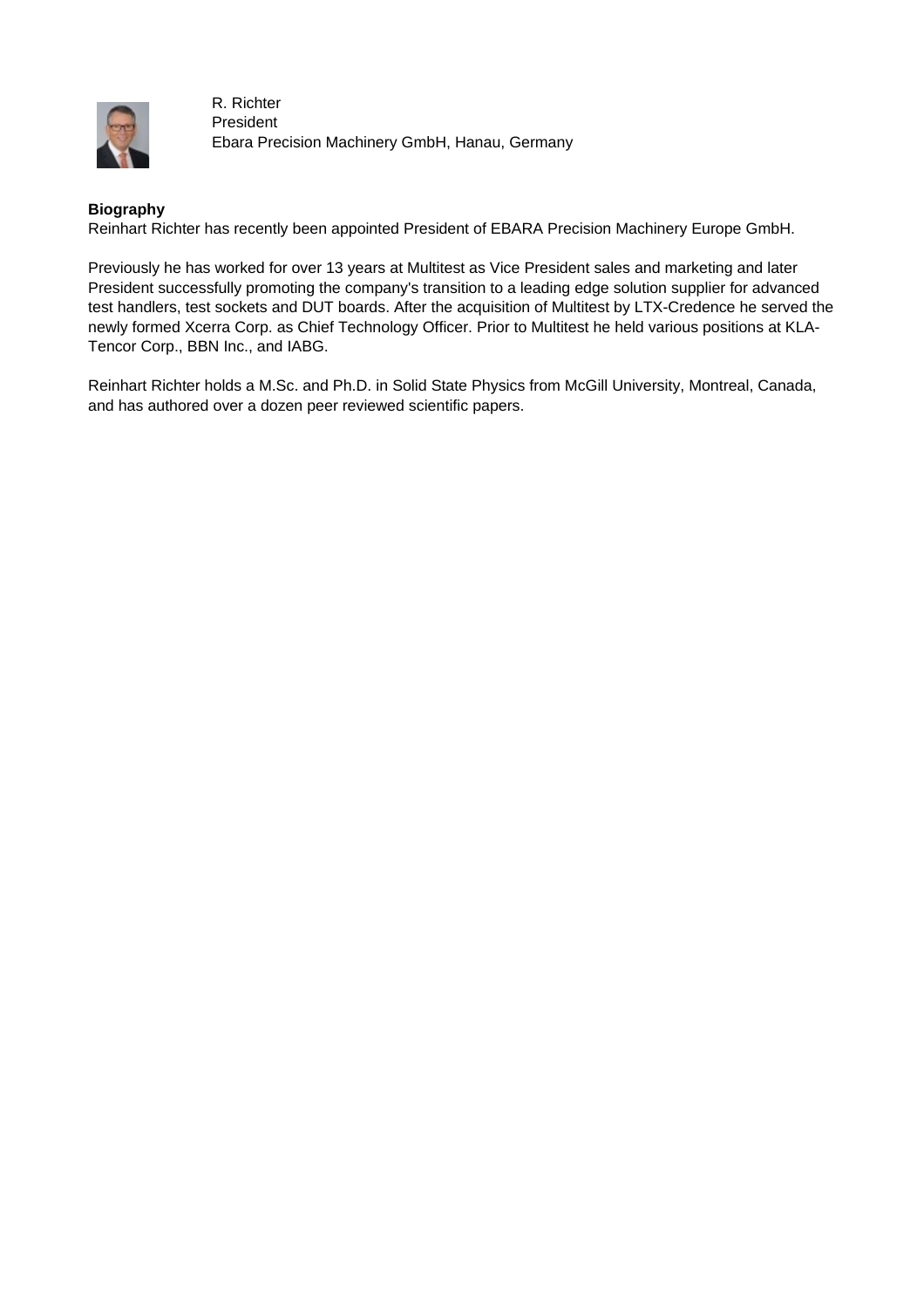## **Architecture of an Efficient MEMS Final Test System**



M. Brucke Head of R&D Department SPEKTRA Schwingungstechnik und Akustik GmbH Dresden, Dresden, Germany

### **Abstract**

MEMS final test systems face various requirements. On the one hand consumer MEMS require a short time to market and thus an early test qualification for a fast production ramp up as well as the capability to allow large volume production. On the other hand automotive or niche MEMS require an excellent scalability of the test system in order to adapt to the production volume in different product life cycles. This paper suggests a test hardware and software architecture that can be scaled from a two channel desktop system to a several hundred channel multisite production test system. Since the scalability allows the use of the same hardware platform at reasonable low costs in the development department as well as in the mass production, the setup and qualification of tests can already start in development phase and thus shorten the time to market. Furthermore it can be configured very flexibly to adapt to the requirements of new MEMS generations easily while still supporting older generations at the end of their life cycle.

By focusing on technical parameters that are typically required for the final test of MEMS devices, all required functions like device power supply, digital interfaces and analog measurement capabilities are integrated on one board allowing an excellent scalability at lowest possible investment. By means of an onboard FPGA digital interfaces like I<sup>2</sup>C, SPI, SENT, JTAG, PSI5, CAN and others can be easily and flexibly configured on hardware level reducing the software coding effort. Additionally a microcontroller with real-time kernel on each board allows a parallel operation on a variable number of test channels without a high overhead in the communication between host and test system. The coding, qualification and deployment of tests is handled efficiently by a software framework that fits to the system and supports small development systems as well as complete production sites.

### **Biography**

Dr. Martin Brucke received his PhD in Mechanical Engineering from the Technical University Braunschweig, Germany. He works since ten years as head of the SPEKTRA R&D department.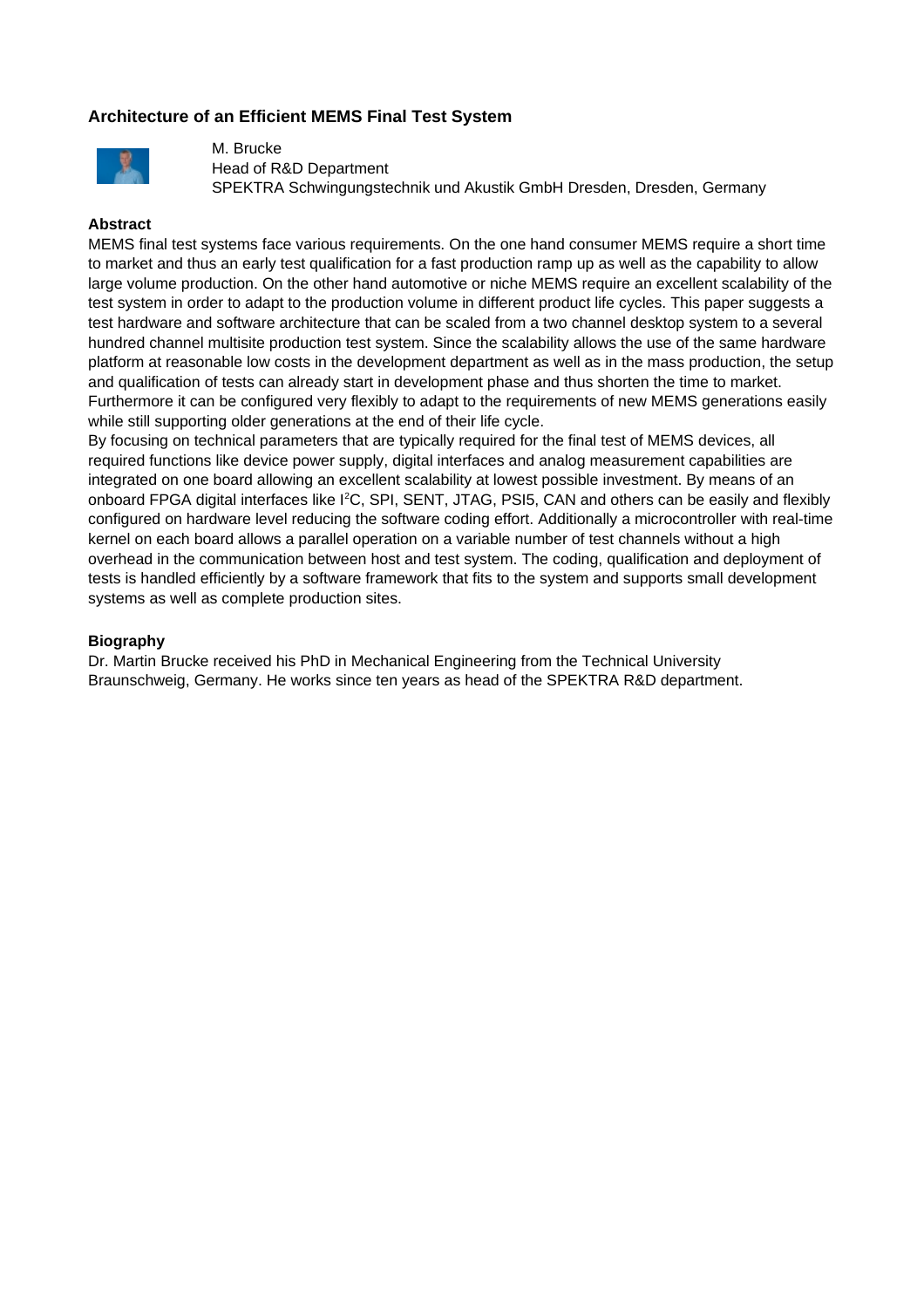## **Multi-site Probing of Magnetic Sensors at 175 deg C**



G. Gouwy Process Owner Probing Melexis, Process, Ieper, Belgium

## **Abstract**

The rapidly-growing sensor market for automotive and other industries is driving innovations in semiconductor wafer test. Stringent safety and reliability standards requires extreme tests, including tests at high/low temperatures, which is notoriously difficult to achieve at the wafer level, due to uncontrolled movements of the various parts of the test-cell (probe card, prober components and probe-card interface, etc..), which affect yields, pad damage, bonding reliability, and test through-put. In addition, sensors require stimuli (pressure, magnetic fields, light, etc.) in addition to electrical tests. As such stimuli are difficult or impossible to apply during wafer test, sensors are often tested in special handlers, individually, and after device packaging. The cost of this method is very high because more test systems are required, and bad devices are packaged along with good ones. So, unless device volumes are very low, wafer-level test of multiple devices in parallel is usually desirable. However, achieving this is not easy.

The stimulus requires equipment that often interferes with the tester/prober interface. Often the probe card is a physical barrier, preventing access to the device. This presentation will describe how Melexis successfully implemented multi-site (x8) testing of magnetic devices at temperatures up to 175 deg. C, while applying a uniform magnetic field to all devices. The key elements included in the presentation will be:

- The challenges and requirements of probing of magnetic sensors in parallel and over a wide temperature range

- The development of the probing hardware (magnetic source, prober interface, probe card)
- The test results which validated the probing hardware
- Best practices for probing at high/low temperatures

### **Biography**

Melexis

- Geert Gouwy,
- Olivier Dubrulle
- Lindsey Ameele
- Frederic Plancke
- Filip Beyens
- Peter Schops

Melexis Internship

- Ruth Verheyen
- JEM
- Joe Mai
- Christopher Mackanic
- Sebastien Perino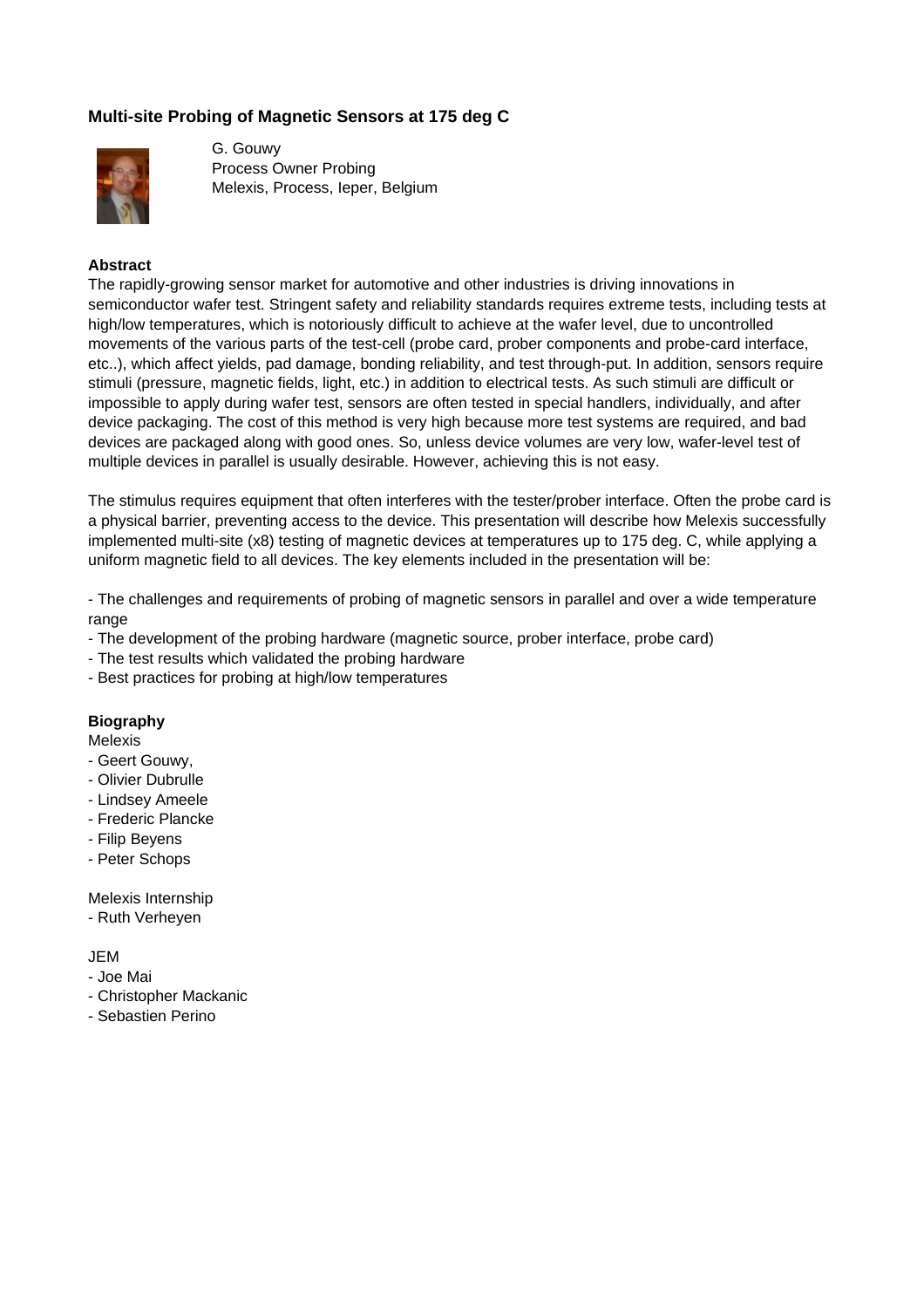

J. Mai Managing Director JEM Europe, Montbonnot-Saint-Martin, France

## **Biography**

Joe Mai is founder and managing director of the European subsidiary of Japan Electronic Materials (JEM), a leader in wafer-probing technologies, for whom he's worked for over 20 years, playing both technical and business-development roles in the US, Europe and Asia. His technical experience includes product R&D, PCB design, automation, and applications engineering. During these past two decades, he has worked closely with many customers to improve their test capabilities and develop JEM's technologies.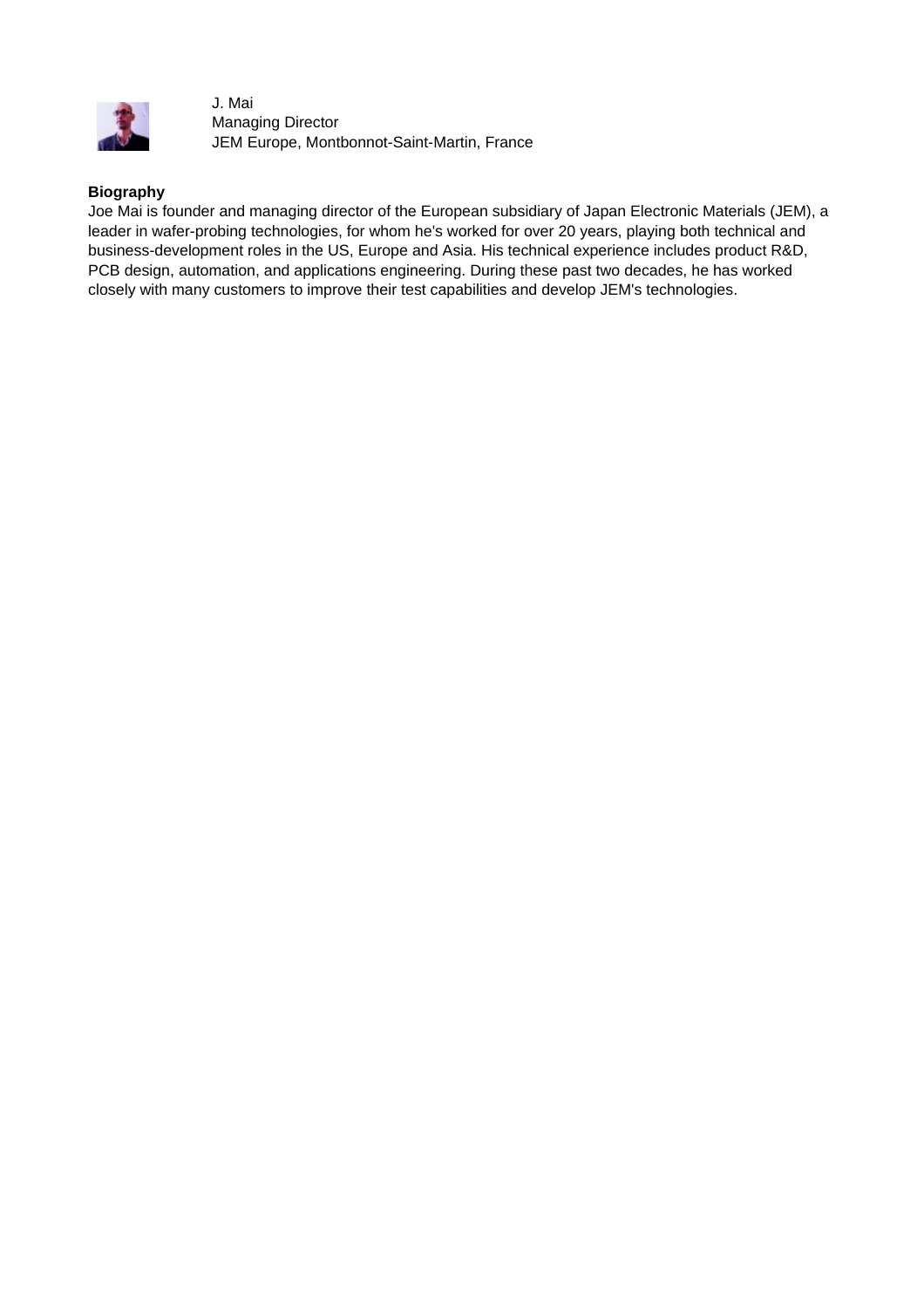## **Presto! A test element driven test program Generator for Test Probe**



U. Schiessl Production Test Engineer Texas Instruments Deutschland Gmbh, FTEST, Freising, Germany

#### **Abstract**

New technologies in semiconductor industries in the last 10 years trend to grow more and more complex. State of the art technologies today are supporting > 70 flows and > 100 technology elements. Those elements can be technology design components (MOS/Bipolar transistors, diodes, resistors etc. ) or Fab control structures like Vias, contacts, GOI etc. Whereas Scribe Line test programs for wafer test probe in the past, consisted of ~100 tests, today the generation of several thousand tests per program is necessary to provide support for all the requirements specified in a Process Control Document. Utilizing adaptive test in combination with component based test is a modern strategy in wafer test probe to handle multiple flow and component technologies. This reduces the sustaining effort by maintaining only one test program per technology. Latest trends in Scribe line layout start to implement strategies, which no longer place all the Scribe Line modules of a given technology on each device, but limit the module placement to those, supporting only technology elements, which are crucial for device layout and functionality. This trend, however, increases the sustaining effort for the supporting test engineer considerably - he must now support multiple programs for a given technology. To allow a test engineer to still handle such requirements, new tools need to be provided.

The authors are presenting Presto! an innovative element driven test program generator for test probe. It can cut down development times of several days to several hours. Presto associates to each technology element a parameterized test sequence with one/more variable groups (Patent TI-74851). Additional concepts like multiple sub element support, as well as Inter/ Intra Dut/module provide a flexibility to 100 % port mature manually generated programs to an automated test platform. Once generated, test sequences can be easily reused in a building block manner or ported to other technologies.

#### **Biography**

Uwe Schiessl joined TI in 2000 as a characterization engineer in the parametric test group. He is a Member Group Technical Staff since 2015 and has a physics diploma from the University of Heidelberg. Istvan Bauer joined TI in 2011 as a Product Engineer in the TSDS group working on multiple parametric test optimization projects. He has a MS EE diploma from University of Texas at Dallas. Shannon Wilmes joined TI as a co-op in 1994 and currently works as a software design engineer. He has primarily worked on automation solutions related to physical design, final test program generation and parametric test program generation. He has a BS degrees in Electrical Engineering and Mathematics from Southern Methodist University in Dallas, TX.